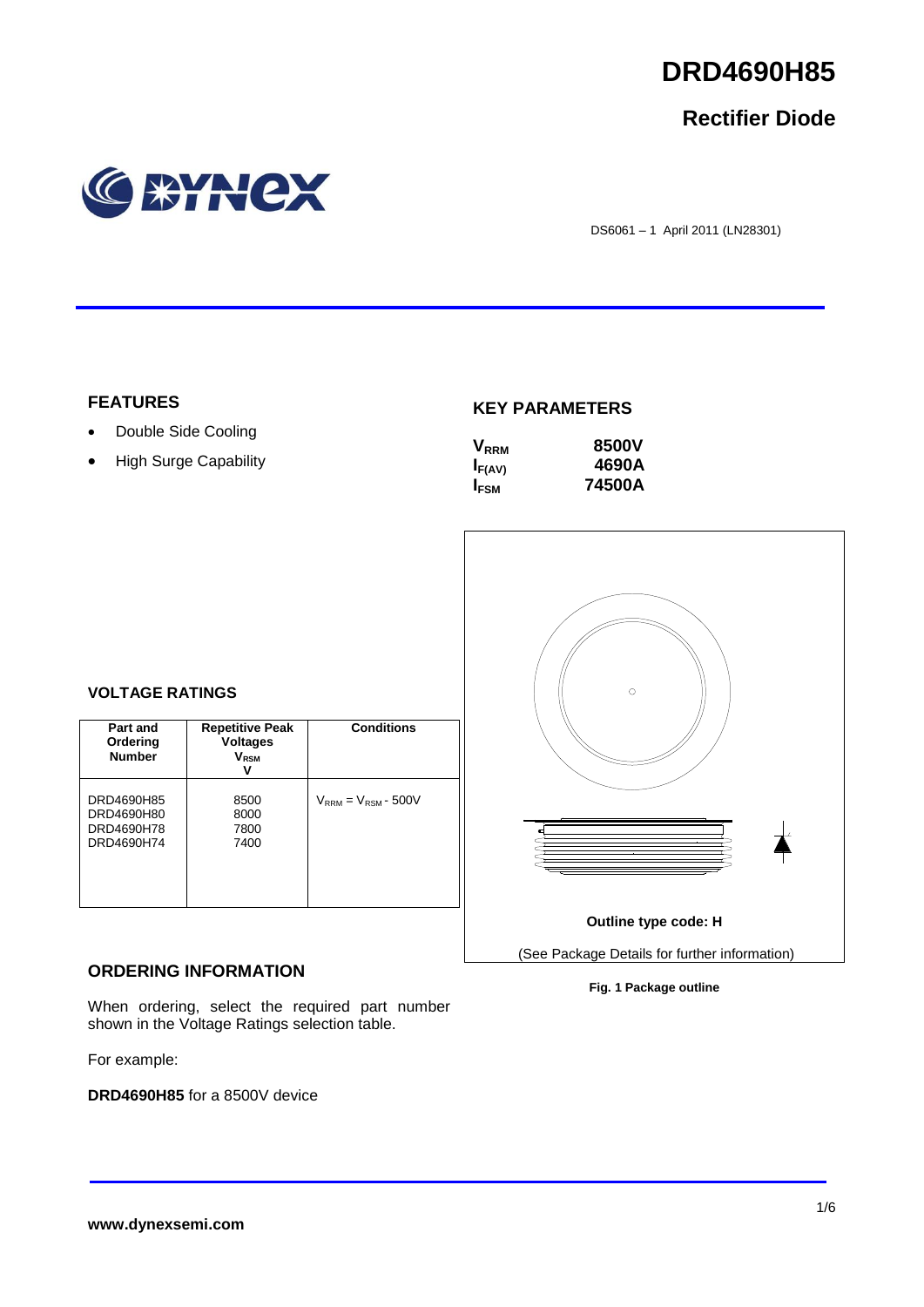

## **CURRENT RATINGS**

**Tcase = 75°C unless stated otherwise**

| Symbol              | <b>Parameter</b>                     | <b>Test Conditions</b>   | Max. | <b>Units</b> |  |  |
|---------------------|--------------------------------------|--------------------------|------|--------------|--|--|
|                     | Double Side Cooled                   |                          |      |              |  |  |
| $I_{F(AV)}$         | Mean forward current                 | Half wave resistive load | 6090 | A            |  |  |
| I <sub>F(RMS)</sub> | <b>RMS</b> value                     | -                        | 9560 | Α            |  |  |
| IF.                 | Continuous (direct) on-state current | -                        | 8610 | Α            |  |  |

### **Tcase = 100°C unless stated otherwise**

| Symbol              | <b>Parameter</b>                     | <b>Test Conditions</b>   | Max. | <b>Units</b> |  |  |
|---------------------|--------------------------------------|--------------------------|------|--------------|--|--|
|                     | <b>Double Side Cooled</b>            |                          |      |              |  |  |
| $I_{F(AV)}$         | Mean forward current                 | Half wave resistive load | 4690 | Α            |  |  |
| I <sub>F(RMS)</sub> | <b>RMS</b> value                     | $\overline{\phantom{0}}$ | 7360 | A            |  |  |
| IF                  | Continuous (direct) on-state current | ۰                        | 6630 | A            |  |  |

## **SURGE RATINGS**

| Symbol      | <b>Parameter</b>                        | <b>Test Conditions</b>                            | Max.  | <b>Units</b>      |
|-------------|-----------------------------------------|---------------------------------------------------|-------|-------------------|
| <b>IFSM</b> | Surge (non-repetitive) on-state current | 10ms half sine, $T_{\text{case}} = 150^{\circ}$ C | 74.5  | kA                |
| $l^2t$      | I <sup>'</sup> t for fusing             | $V_R = 0$                                         | 27.75 | MA <sup>2</sup> s |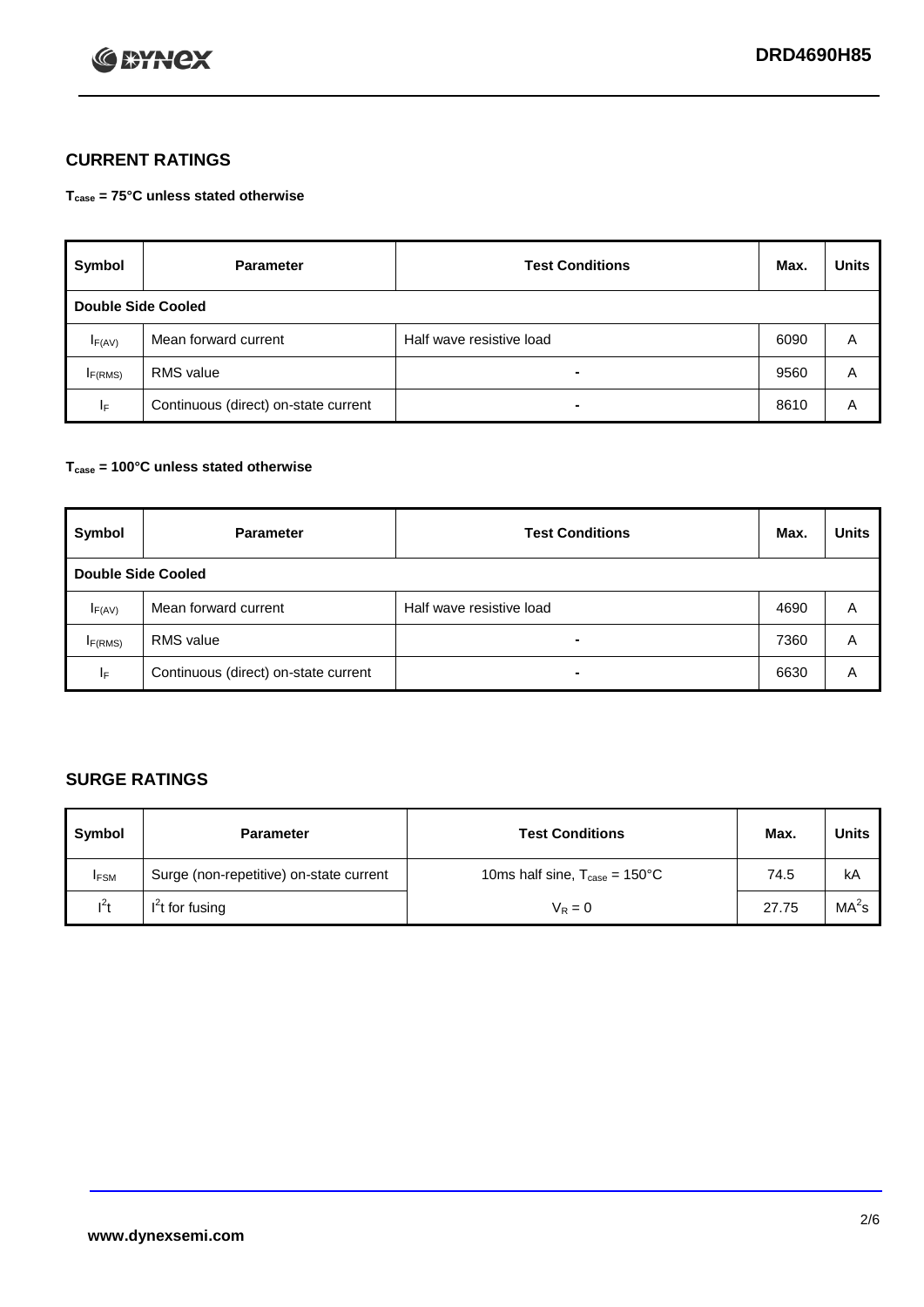## **THERMAL AND MECHANICAL RATINGS**

| Symbol           | <b>Parameter</b>                      | <b>Test Conditions</b>                      |    | Min.  | Max.   | <b>Units</b> |
|------------------|---------------------------------------|---------------------------------------------|----|-------|--------|--------------|
| $R_{th(j-c)}$    | Thermal resistance – junction to case | Double side cooled                          | DC |       | 0.004  | °C/W         |
| $R_{th(c-h)}$    | Thermal resistance – case to heatsink | Double side cooled                          | DC |       | 0.0008 | °C/W         |
| $T_{\rm vj}$     | Virtual junction temperature          | Blocking V <sub>DRM</sub> / <sub>VRRM</sub> |    | $-40$ | 150    | °C           |
| $T_{\text{stg}}$ | Storage temperature range             |                                             |    | $-40$ | 160    | °C           |
| $F_m$            | Clamping force                        |                                             |    | 110   | 130    | kN           |

## **CHARACTERISTICS**

| Symbol                   | <b>Parameter</b>     | <b>Test Conditions</b>                           | Min.           | Max.  | <b>Units</b> |
|--------------------------|----------------------|--------------------------------------------------|----------------|-------|--------------|
| $\mathsf{V}_\mathsf{FM}$ | Forward voltage      | At 6000A peak, $T_{\text{case}} = 150^{\circ}$ C |                | 1.81  | V            |
| <b>I</b> <sub>RM</sub>   | Peak reverse current | At $V_{DRM}$ , $T_{case} = 150^{\circ}$ C        | ۰              | 600   | mA           |
| $Q_{\rm S}$              | Total stored charge  | $I_F = 4000A$ , dl <sub>RR</sub> /dt = 10A/us    | ۰.             | 12000 | μC           |
|                          |                      | $T_{\text{case}} = 150^{\circ}$ C, $V_R = 100V$  |                |       |              |
| V <sub>TO</sub>          | Threshold voltage    | At $T_{vi} = 150^{\circ}$ C                      | $\blacksquare$ | 1.15  | V            |
| $r_{\text{T}}$           | Slope resistance     | At $T_{vi} = 150^{\circ}$ C                      | $\blacksquare$ | 0.11  | $m\Omega$    |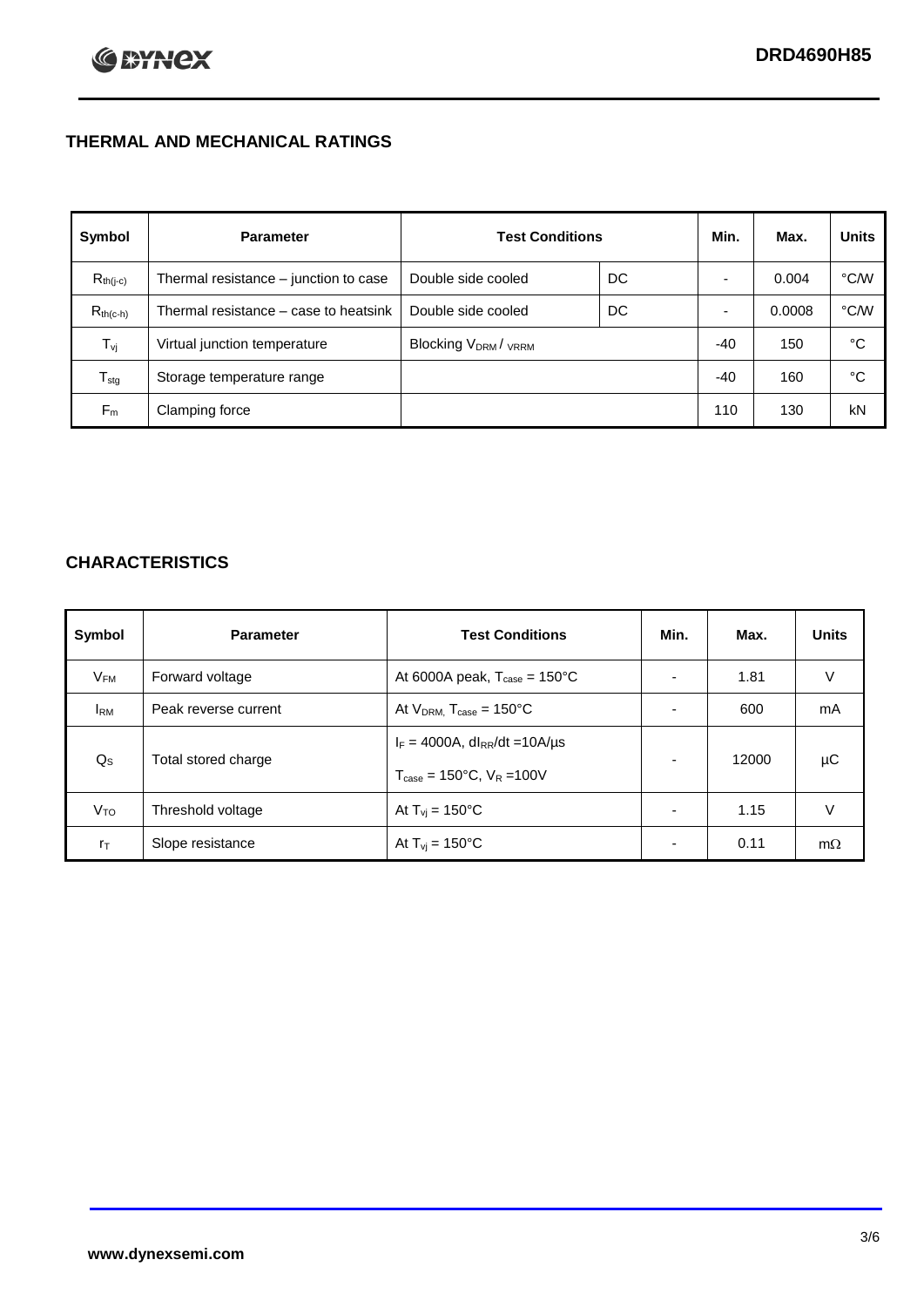# **C BYNCX**

## **CURVES**



### **Fig.2 Maximum forward characteristics Fig.3 Dissipation curves**



**junction to case**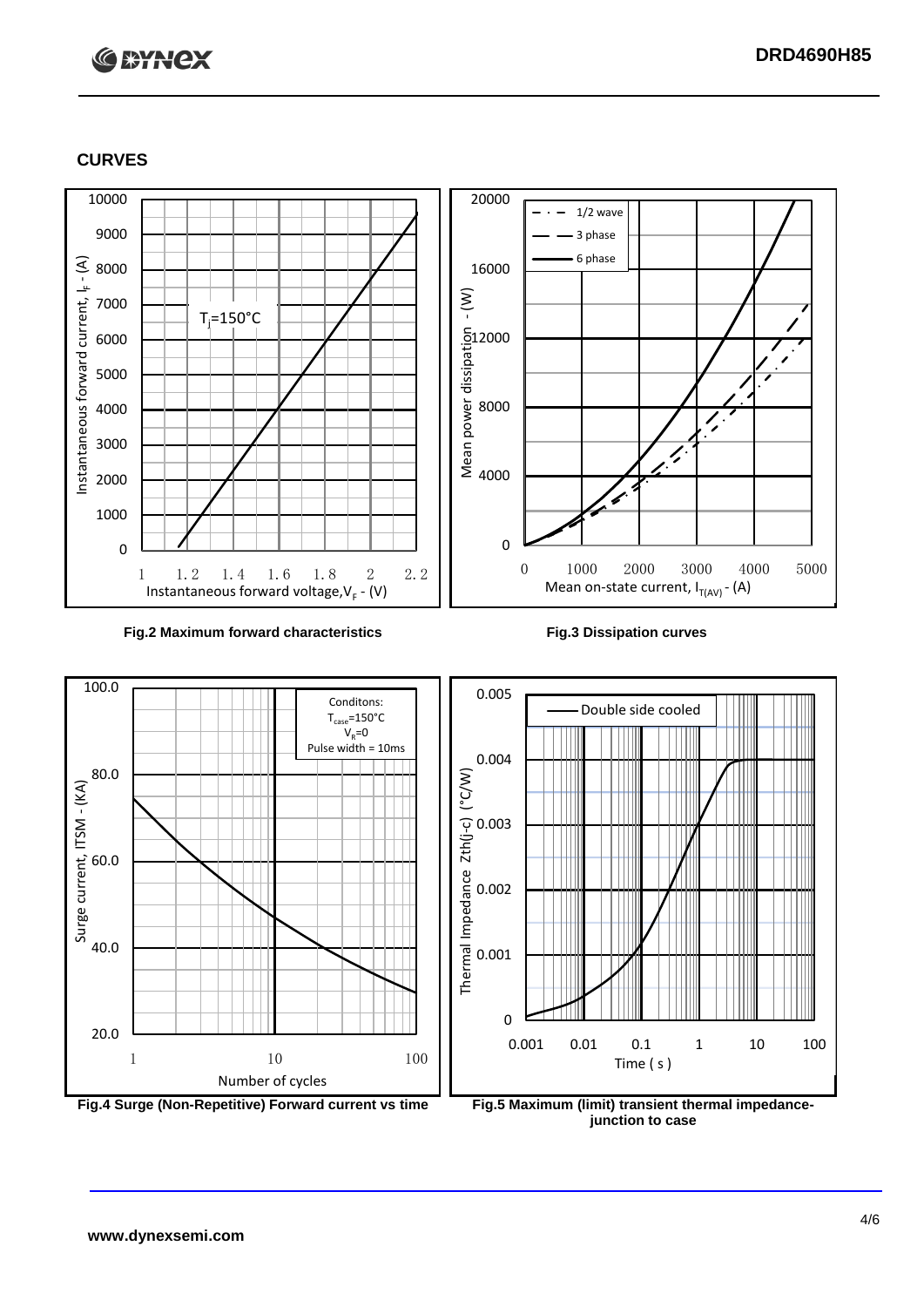

## **PACKAGE DETAILS**

For further package information, please contact Customer Services. All dimensions in mm, unless stated otherwise. DO NOT SCALE.



## **Note:**

Some packages may be supplied with gate and or tags.